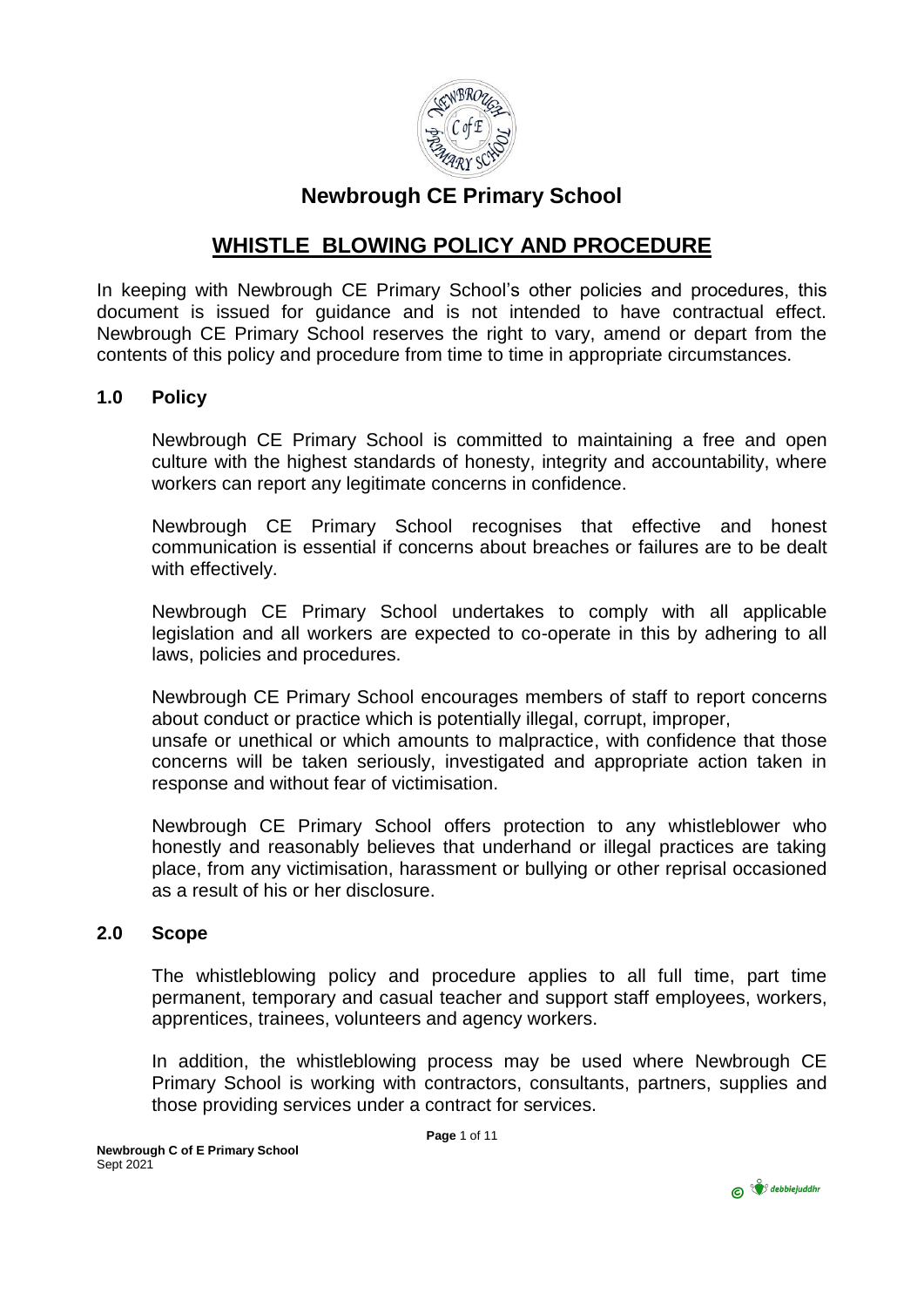

For schools covered by the Local Authority Scheme for Financing Schools, concerns regarding financial management or financial in proprietary at the school should be referred to the Local Authority's monitoring officer.

This policy and procedure does not replace the school's grievance or complaint procedures.

# **3.0 Definitions**

**Employee:** full time, part time, permanent and temporary teachers and support staff who undertake to do work under an employment contract for Newbrough CE Primary School personally. Employees are entitled to a wide range of employment rights.

**Worker:** full time, part time, permanent, temporary individuals who undertake to do, or perform personally, work or a service for Newbrough CE Primary School whether under a contract of employment or any other contract for a reward. 'Worker' includes agency workers, casual workers, but normally excludes those who are self-employed and work that is part of a client or customer relationship. Workers are entitled to some employment rights, including holiday pay and protection against unlawful discrimination.

**Volunteer:** individuals who willingly, without being required to, carry out unpaid work for Newbrough CE Primary School.

**Staff:** employees, workers and volunteers.

**Whistleblowing, or making a public interest disclosure:** is making a 'qualifying and protected disclosure' usually to the employer or a regulator, which has come to the attention of the whistleblower through work and is a disclosure of any information that a whistleblower reasonably believes is in the public interest. The disclosure would relate to some danger, fraud or other illegal or unethical conduct connected with the workplace and may be about the alleged wrongful conduct of the employer, or about the conduct of a fellow employee, client, or any third party. The whistleblower is usually not directly, personally affected by the danger or illegality, although s/he may be.

'Qualifying disclosures' include concerns which show that:

- A criminal offence has been, is being or is likely to be committed.
- A safeguarding offence has been, is being, or is likely to be committed; (see section 10)

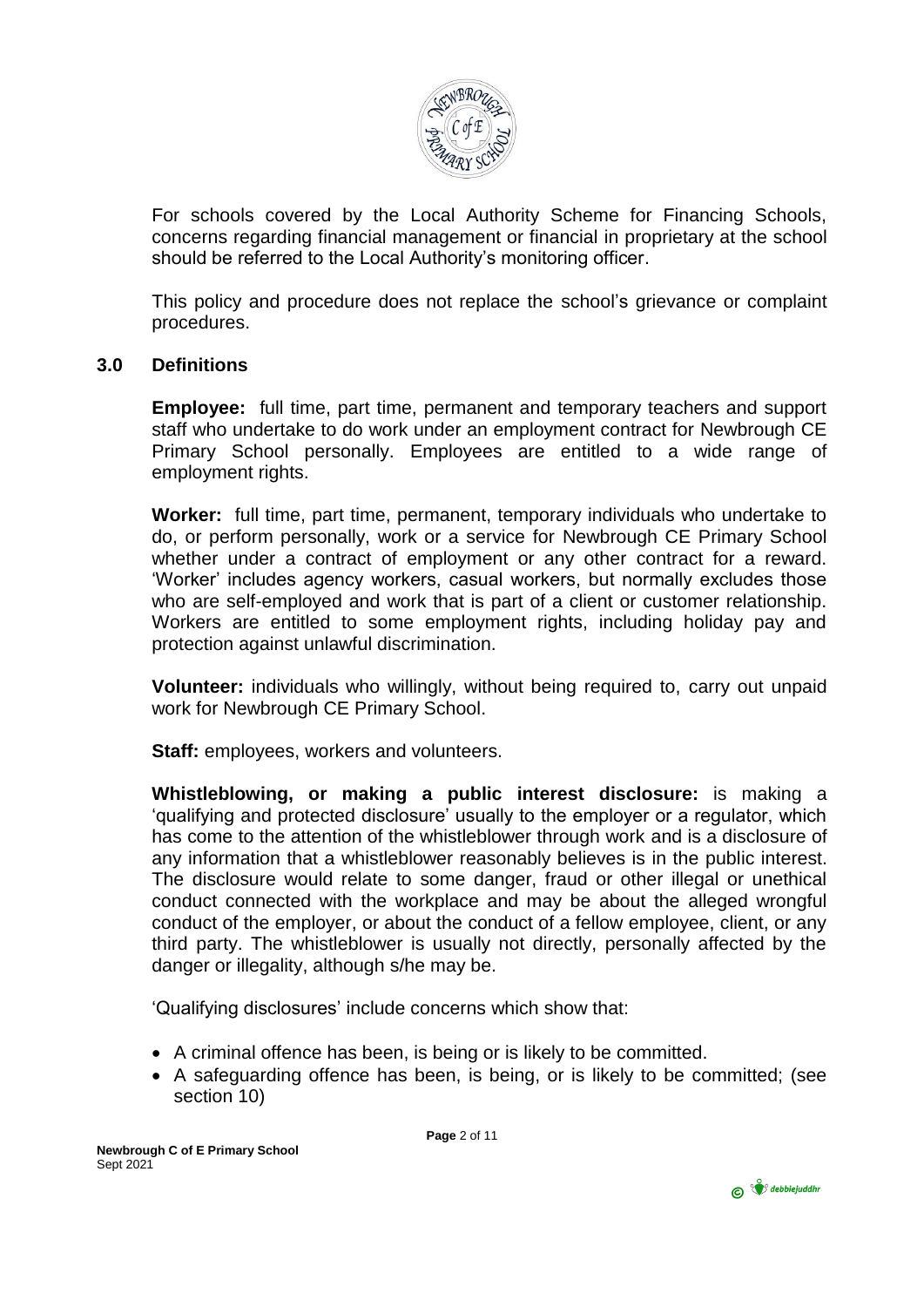

- A person has failed, is failing or is likely to fail to comply with any of their legal or professional or regulatory requirements.
- A miscarriage of justice has occurred, is occurring or is likely to occur.
- The health or safety of any individual has been, is being or is likely to be, endangered.
- The environment has been, is being or is likely to be, damaged.
- Financial fraud or mismanagement has occurred, is occurring or is likely to occur;
- That information tending to show any of the above matters has been, is being or is likely to be, deliberately concealed.

A 'qualifying disclosure' will be a 'protected disclosure', where it is made:

- to the whistleblower's employer, either directly to Newbrough CE Primary School or by procedures authorised by Newbrough CE Primary School for that purpose; or
- to a legal advisor, in the course of obtaining legal advice;
- to prescribed persons (see Appendix 1);
- to another person whom the whistleblower reasonably believes to be, solely or mainly responsible, for the relevant failure.
- in an exceptionally serious case, to a third party such as the police or a newspaper.

The disclosure must usually be made to an appropriate body. For example, disclosing a health and safety issue to the Health and Safety Executive is likely to be protected.

For a whistleblower to be protected, the disclosure needs to be both a 'qualifying disclosure' and a 'protected disclosure'.

Examples of potential 'protected disclosures' which individuals may make include:

- health and safety risks to pupils, employees, other workers and the general public;
- fraud and/or corruption;
- a failure to safeguard pupils adequately;
- a break or none compliance of financial regulations and/or policies;

Failure to notify Newbrough CE Primary School when an individual is reasonably aware or certain of an occurrence included in the list above is regarded by Newbrough CE Primary School as misconduct. Failure to making the disclosure internally before externally, without good cause, is also regarded as misconduct.

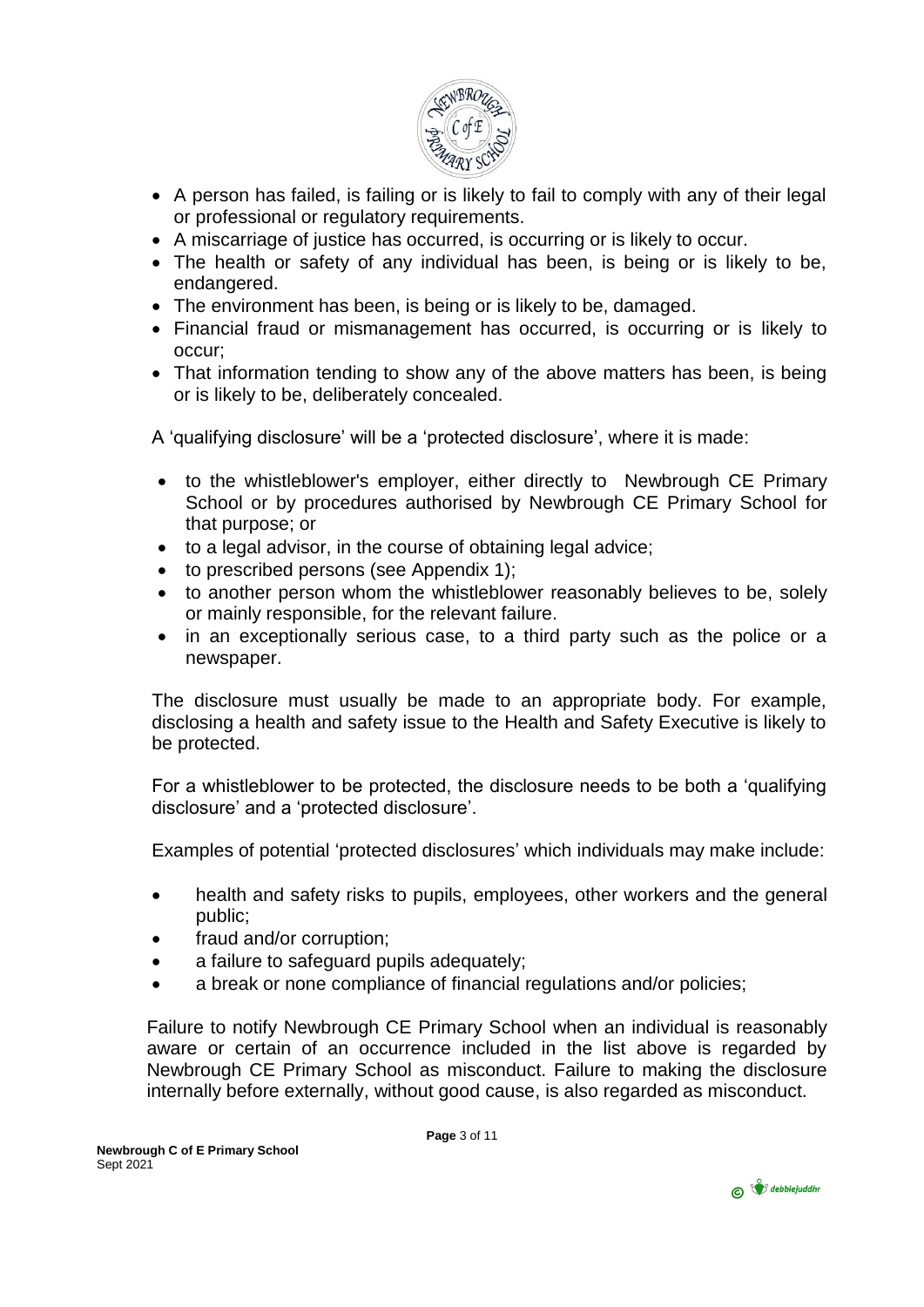

**Whistleblower:** A whistleblower may be any of the individuals listed in section 2. There is no need for a whistleblower to prove that the breach or failure that they are alleging has occurred or is likely to occur; a reasonable suspicion will suffice, ie where the whistleblower reasonably believes that the information disclosed is substantially true. The whistleblower must make the disclosure in the public interest and show that it is reasonable to make the disclosure. Whistleblowers are not entitled to make a disclosure if in so doing they commit a criminal offence.

# **4.0 Principles**

Newbrough CE Primary School provides an open, transparent and safe working environment where individuals feel able to voice their views and speak without fear of reprisal.

Newbrough CE Primary School welcomes information being brought to the attention of management and this policy and procedure provides a mechanism to support this.

It is expected that the line manager will normally be approached by the whistleblower and that the concern is discussed informally initially.

All disclosures will be dealt with consistently and fairly.

All reasonable steps will be taken to maintain the confidentiality of the whistleblower where it is requested (unless required by law to break that confidentiality).

Instances of the victimisation of a whistleblower will be taken seriously and managed appropriately.

The whistleblower will have the opportunity to present the details of the concern at a meeting with the Headteacher and may be or accompanied, if they wish, by a work colleague, or suitably qualified trade union representative.

Where the whistleblower has exhausted the internal procedure and is dissatisfied with the outcome, the whistleblower may approach an external body.

# **5.0 Responsibility**

#### 5.1 Governing Body

The Governing Body has responsibility for adopting, developing and reviewing this policy and procedure and ensuring that effective monitoring systems and procedures are in place.

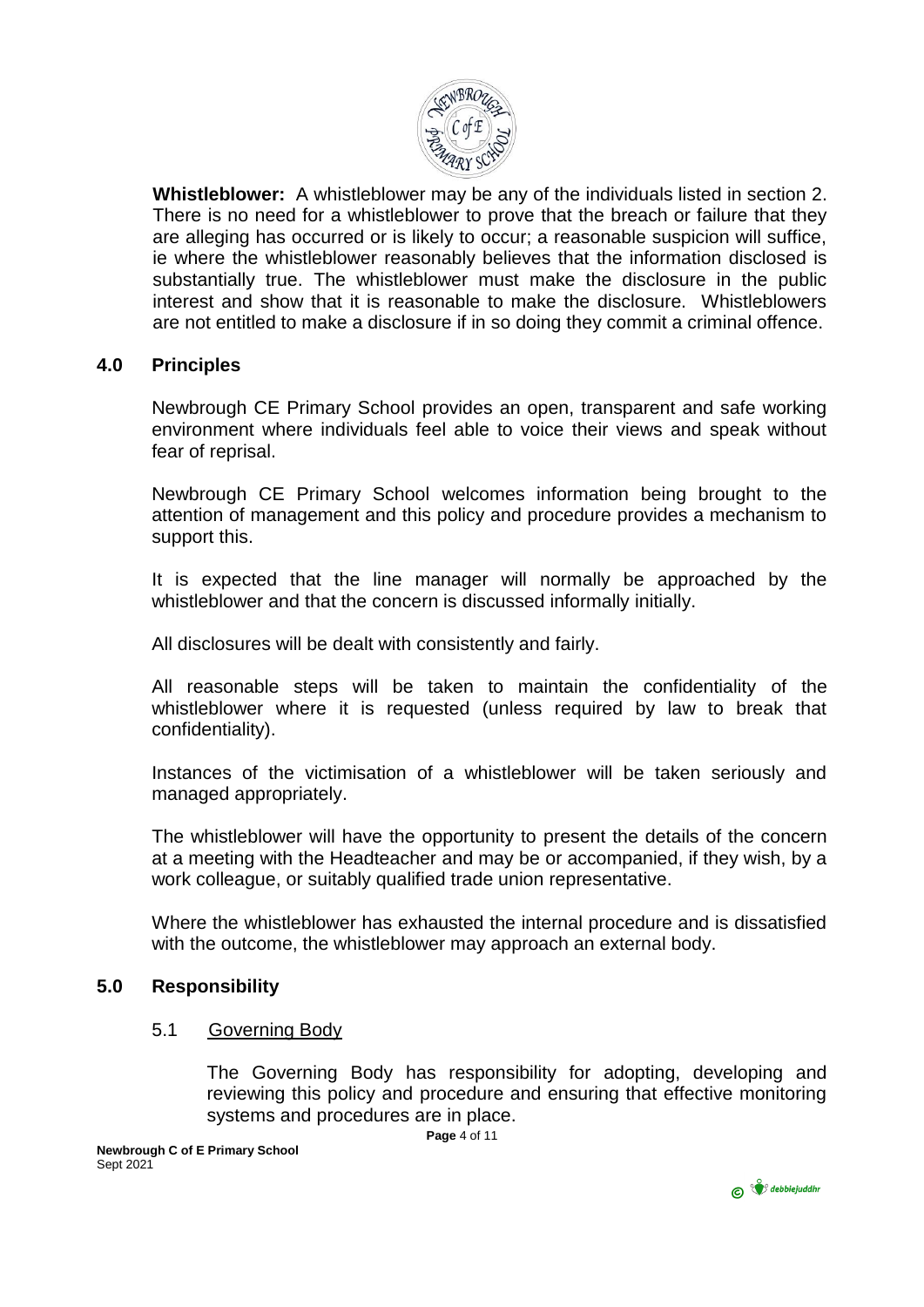

The Governing Body has delegated authority to the Headteacher to make decisions in relation to allegations of whistleblowing unless these involve the headteacher. If this is the case, a committee of governors will be appointed to make such decisions.

### 5.2 Headteacher

The Headteacher will:

- support a culture which encourages workers to share their concerns internally in confidence, about actual or potential breaches of duty or a particular failure;
- understand clearly this whistleblowing policy and procedure;
- be trained to deal with disclosures:
- treat the disclosures of individuals seriously, sensitively and in the strictest confidence;
- view the whistleblower as a witness, not a complainant;
- investigate concerns raised properly and make an objective assessment of the concern;
- keep the whistleblower informed confidentially of the progress or outcome of any investigation;
- **e** ensure that the action necessary to resolve a concern is taken;
- ensure that whistleblowers do not suffer any detriment or victimisation as a result of making a protected disclosure;
- under no circumstances attempt to suppress evidence of any breaches or failures;

# 5.3 Whistleblowers will:

- fully understand and comply with the whistleblowing policy and procedure;
- raise concerns about unacceptable practice or behaviour in order to prevent the problem worsening or widening, and to protect or reduce risks to others;
- in most circumstances, raise concerns internally to an appropriate person before making a disclosure to any external body;
- consider making a disclosure to a prescribed regulator before disclosing it more widely;
- ensure that any disclosure of information is "reasonable in all the circumstances"
- not engage in harassing behaviour of any individual(s) who has raised a concern.

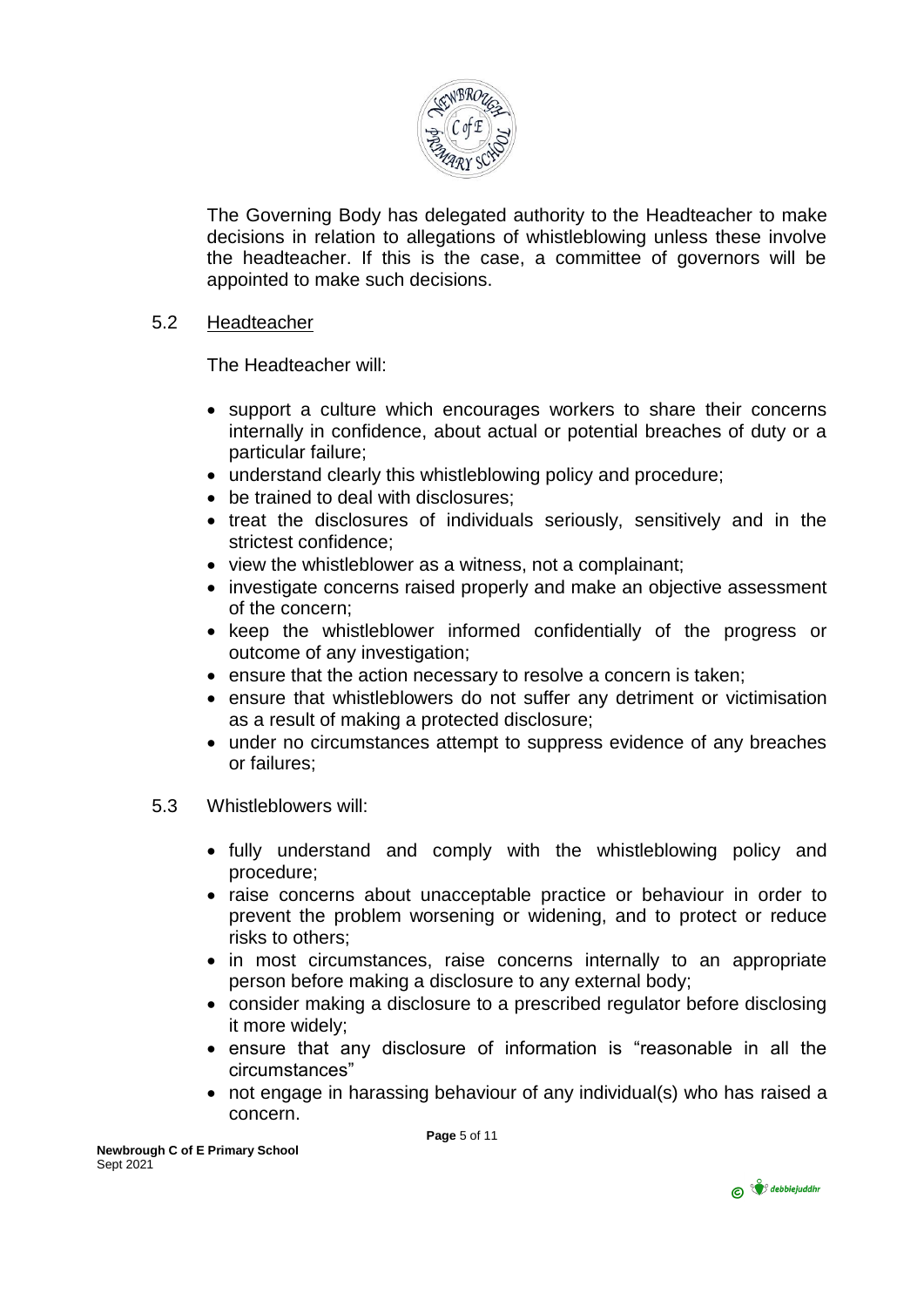

5.4 Responsibility for this policy lies with the Headteacher who has responsibility for implementing and monitoring this policy and procedure and ensuring that potential whistleblowers are aware of its content and how to access the policy and procedure, if required.

# **6.0 Confidentiality**

The Headteacher and Governors recognise that individuals may want to raise concerns in confidence and will do it its utmost to protect the identity of a whistleblower who has raised a concern and to ensure that the issue remains confidential.

# **7.0 Anonymous Allegations**

Whistleblowers are not encouraged to make disclosures anonymously as this may make a thorough investigation more difficult or impossible. It is also more difficult to establish whether any allegations are credible and have been made in good faith.

However, anonymous allegations may be considered under this policy and procedure, particularly relating to the safeguarding concerns. The seriousness and credibility of the concern and the likelihood of confirming the allegation will be considered when deciding whether an anonymous allegation will be taken forward:

Where the whistleblower requests anonymity, it should be noted that any investigation into the concern could reveal the source of the concern. Also witness statements may be required from the whistleblower as part of the investigation evidence, which would be shared with all parties involved. If the investigation recommends formal action, there would be an expectation that the whistleblower would attend any formal meetings, or even court, to give evidence.

# **8.0 Detriment, Disadvantage or Dismissal**

There will be no adverse repercussions for whistleblowers who, in the public interest, raise genuine concerns under this policy and procedure. Whistleblowers will not under any circumstances be subjected to any form of detriment or disadvantage as a result of having raised their concerns. Detrimental treatment includes, for example, harassment and bullying or not complying with a person's rights and entitlements under the contract of employment. A whistleblower is also protected from dismissal by for making a protected disclosure

**Page** 6 of 11

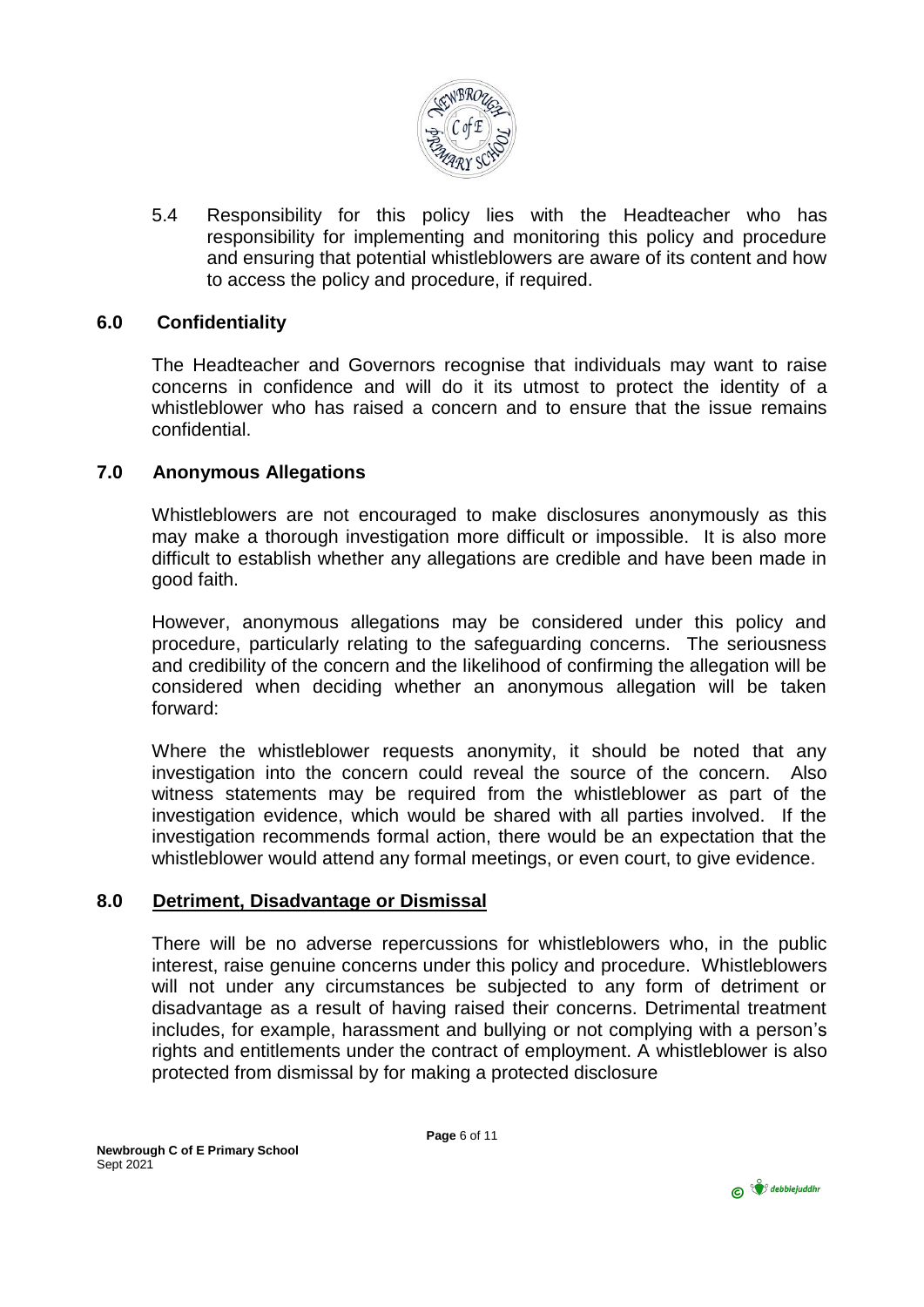

Appropriate steps will be taken to ensure that the whistleblower's working relationships are not prejudiced by the fact of the disclosure. Any individual who victimises or harasses a whistleblower due to their having raised a concern under this policy and procedure will be dealt with under the disciplinary procedure.

# **9.0 False, Malicious, and/or Vexatious Allegations**

A whistleblower is not expected to prove the truth of an allegation but will need to demonstrate sufficient grounds for the concern. If a whistleblower makes an allegation in good faith and the investigation does not ascertain evidence to substantiate the allegation, the matter will be closed and no further action taken.

If, however, the investigation shows that the untrue allegations were deliberately false, and/or malicious and/or vexatious and made in bad faith or for personal gain, this will constitute a disciplinary offence for the purposes of school's disciplinary policy and procedure and may constitute gross misconduct for which summary dismissal is the sanction.

#### **10.0 Safeguarding Concerns**

Where a safeguarding concern is raised, the Headteacher or Chair of Governors (if the concern is about the Headteacher) will consult the Local Authority Designated Officer (LADO).

If the whistleblower does not want to raise the concern within the school, s/he may contact the LADO directly.

# **11.0 Informal Procedure**

A whistleblower should always first consider speaking to his/her line management or if s/he is a supplier or contractor, the person directing their work for raising concerns. However, if it is believed that this person is involved, an approach should be made to the Headteacher. A whistleblower may lose the protection of whistleblowing legislation, if s/he ignores the internal procedure.

It is particularly important with concerns regarding the health, safety and welfare of those on our premises that anyone who becomes aware of a hazard or dangerous occurrence immediately notifies the Headteacher before making any other report, so that immediate action can be taken if necessary to deal with the hazard.

# **12.0 Formal Procedure**

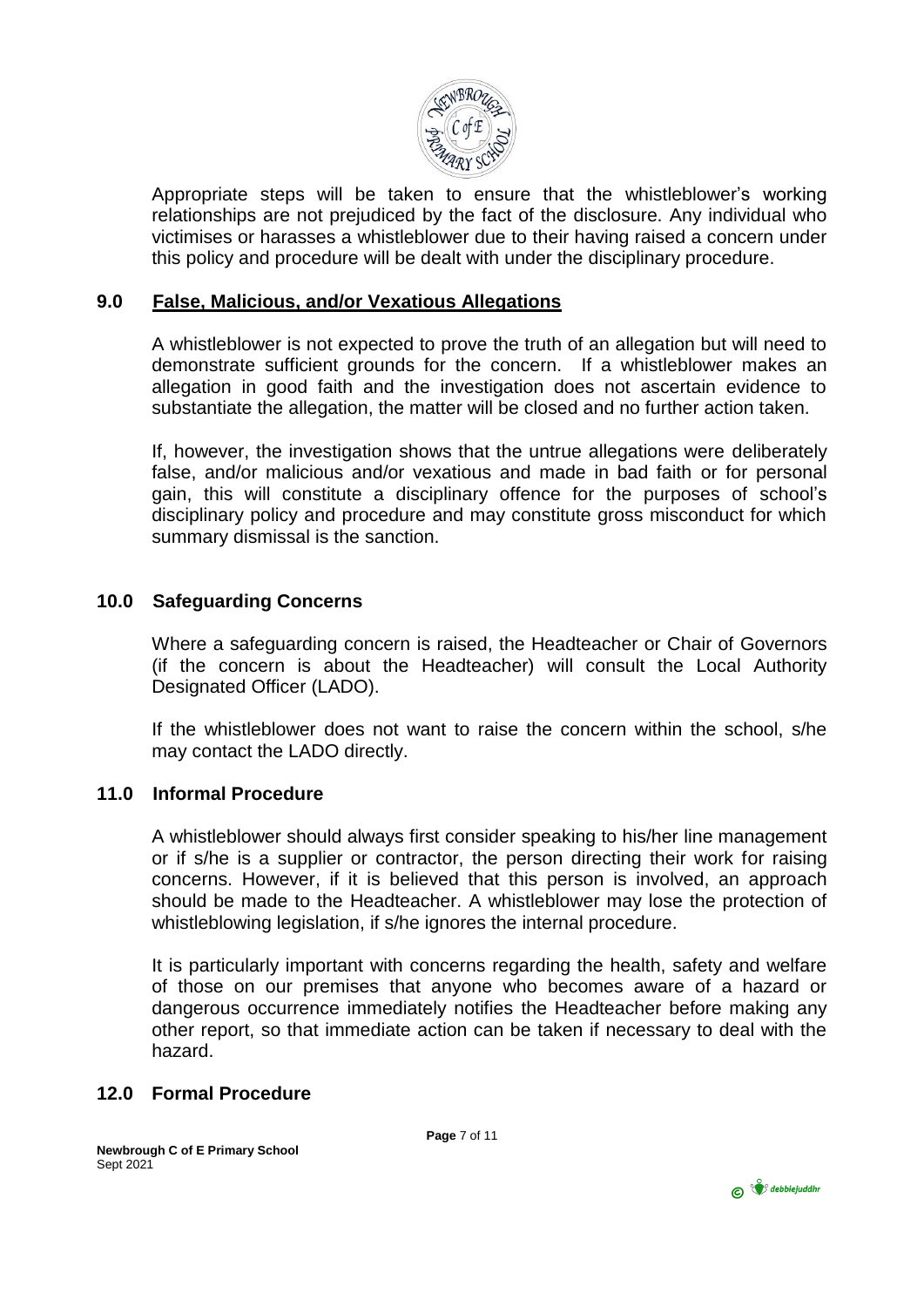

# 12.1 Option to be Accompanied at a Meeting

An employee may be accompanied at a meeting within this procedure by a work colleague, or suitably qualified trade union representative.

Where an employee chooses to be accompanied, he or she must advise Newbrough CE Primary School of the name of the person they wish to have as a companion.

The companion has the right to address the meeting, but not to answer questions on behalf of the employee.

# 12.2 Formal Procedure

This procedure should be used only to report qualifying disclosures and is not a substitute or alternative for the school's grievance, disciplinary or complaints procedure.

This procedure will apply in cases where a whistleblower feels that s/he needs to raise a concern defined in section 3 with someone in confidence. Each case will be dealt with on its own facts.

- 1. If you (the whistleblower) wish to formally raise or discuss a protected issue you should contact the Headteacher, or in his/her absence, or where the concern involves the Headteacher, the Chair of Governors
- 2. The concern may be made verbally or in writing. Where the concern is providing in writing, you should include the background to your concern with names, dates and places where possible, and explain the reason for your concern.
- 3. The Headteacher will arrange a meeting with you within 5 working days to discuss your concern.
- 4. You may invite your trade union representative or a work colleague to be present during any meetings or interviews in connection with the concerns you have raised.
- 5. A written response will be sent to you acknowledging that the concern has been received and confirming the date and time of the meeting.
- **Page** 8 of 11 6. At the meeting, sufficient details of the concern will be recorded to enable the concern to be thoroughly investigated. The Headteacher will consider the appropriate action, which may include referring the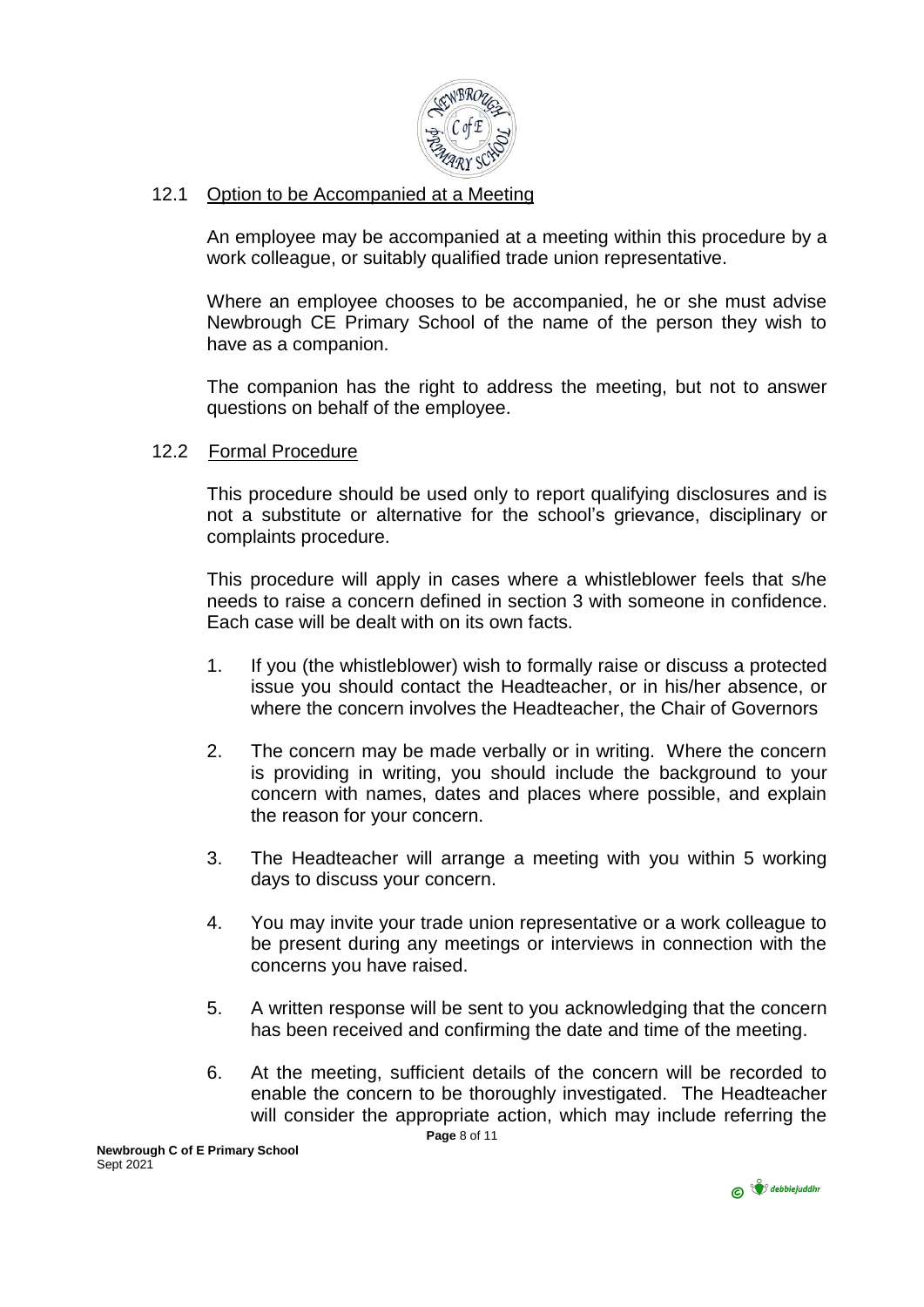

concern to the police, undertaking an independent investigation into the concern, or the concern may be resolved by agreed action without the need for investigation.

- 7. Where it is decided that an investigation is required, the Headteacher may undertake the investigation personally or appoint an investigating officer. However, if urgent action is required, this will be taken before any investigation is conducted.
- 8. Where an investigation takes place, the investigation officer will source and consider evidence and interview witnesses as necessary. If you are asked to attend an investigative interview, you may be accompanied by a work colleague or suitably qualification trade union representative.
- 9. Following completion of the investigation, the investigating officer will provide a written investigation report with recommendations for any action to be taken to the Headteacher
- 10. If requested and where possible, Newbrough CE Primary School will keep the identity of the discloser confidential as far as possible. However, in certain circumstances the whistleblower may be needed as a witness. If this happens, the the Headteacher will inform the whistleblower at the earliest opportunity.
- 11. If the alleged offence is substantiated, appropriate action will be taken. The discloser will be informed of the outcome where reasonably practicable. However, sometimes the need for confidentiality may prevent specific details of the investigation or any disciplinary action taken as a result, being provided.
- 12. If it is decided that a disciplinary hearing is to take place you may be asked to attend the hearing as a witness, and where this occurs you may be accompanied by a work colleague or suitably qualification trade union representative.
- 13. If you are unhappy with the outcome of an investigation, you could make a complaint under the school's complaints procedure or contact one of the external contacts in section 10.
- **Page** 9 of 11 14. Newbrough CE Primary School accepts that the individual needs to be assured that the matter has been properly addressed. Thus, subject to legal constraints including data protection, the

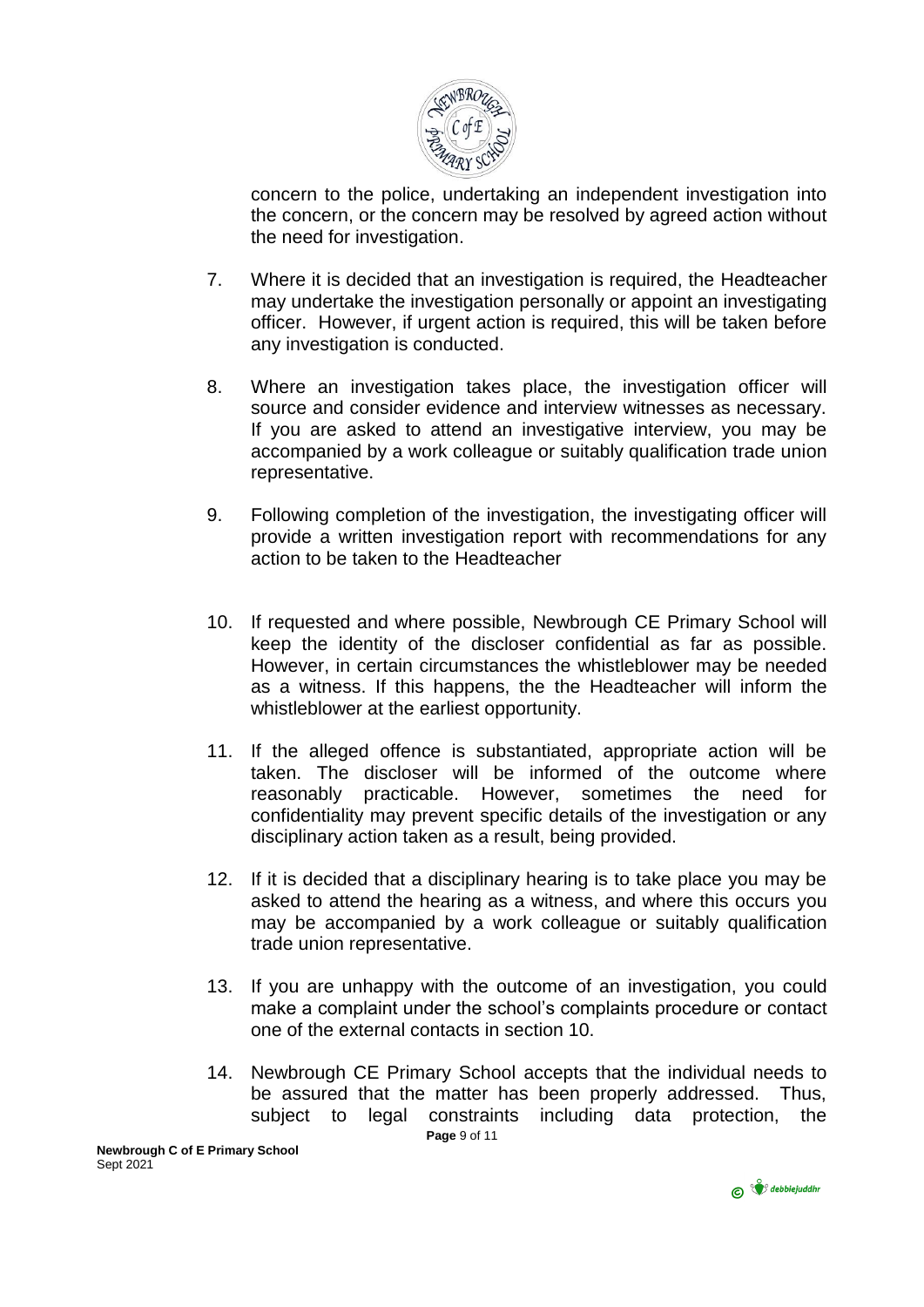

whistleblower will be informed of the outcome of any investigation by the headteacher. However, the whistleblower must keep that information confidential.

### **13.0 Public Concern at Work**

If a whistleblower has a concern and is unsure whether this is the appropriate procedure for raising it, or is unhappy about the final outcome of an investigation, s/he can contact the independent charity, Public Concern at Work, the leading authority on public interest whistleblowing, for independent advice.

#### **14.0 External Contact Details**

Where the whistleblower has exhausted the internal procedure and despite the best efforts of the [school], the whistleblower is dissatisfied with the outcome, or if the whistleblower feels that the matter cannot be raised internally because s/he believes the evidence would be destroyed or that they would be penalised and s/he wishes to take the matter outside the school, further possible contact points are given in the External Contact List in Appendix 1.

If the whistleblower does take the matter outside our school, s/he should ensure that s/he does not disclose information which should properly remain confidential. This should be confirmed with the person or organisation contacted.

#### **15.0 Monitoring and Review**

This policy and procedure will be monitored and reviewed annually by the SDC. Where there are issues with the way the policy and/or procedure are working, these will be looked at closely with a view to identifying measures to improve their effectiveness.

#### **Document Record**

|                |                                                                      | <b>Date of Adoption</b><br>by | Date of next review |
|----------------|----------------------------------------------------------------------|-------------------------------|---------------------|
| <b>Version</b> | <b>Reason for Amendments/Update/Review</b>                           |                               |                     |
| 1.0            | provided<br>bv<br>and<br>procedure<br>policy<br>New<br>debbiejuddhr. | 28.9.2021                     | 28.9.2022           |
|                |                                                                      |                               |                     |
|                |                                                                      |                               |                     |
|                |                                                                      |                               |                     |